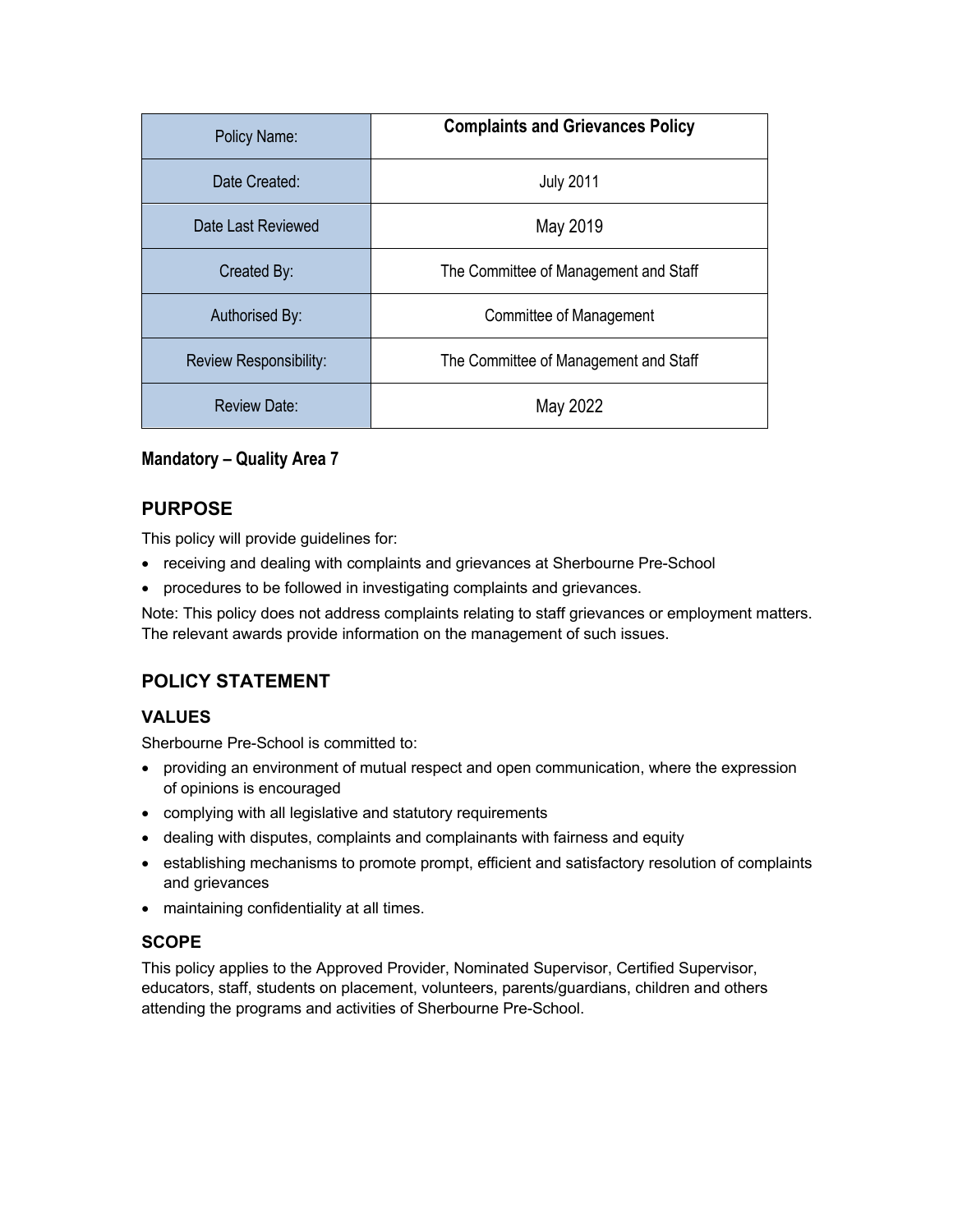## **BACKGROUND AND LEGISLATION**

#### **Background**

Complaints or grievances may be received from anyone who comes in contact with Sherbourne Pre-School including parents/guardians, volunteers, students, members of the local community and other agencies.

In most cases, dealing with complaints and grievances will be the responsibility of the Approved Provider. All complaints and grievances, when lodged, need to be initially assessed to determine whether they are a general or a notifiable complaint (refer to *Definitions*).

When a complaint or grievance has been assessed as 'notifiable', the Approved Provider must notify Department of Education and Early Childhood Development (DEECD) of the complaint or grievance. The Approved Provider will investigate the complaint or grievance and take any actions deemed necessary, in addition to responding to requests from and assisting with any investigation by DEECD.

There may be occasions when the complainant reports the complaint or grievance directly to DEECD. If DEECD then notifies the Approved Provider about a complaint they have received, the Approved Provider will still have responsibility for investigating and dealing with the complaint or grievance as outlined in this policy, in addition to co-operating with any investigation by DEECD.

DEECD will investigate all complaints and grievances it receives about a service, where it is alleged that the health, safety or wellbeing of any child within the service may have been compromised, or that there may have been a contravention of the *Education and Care Services National Law Act 2010* and the *Education and Care Services National Regulations 2011*.

#### **Legislation and standards**

Relevant legislation and standards include but are not limited to:

- *Charter of Human Rights and Responsibilities Act 2006 (Vic)*
- *Children, Youth and Families Act 2005* (Vic)
- *Education and Care Services National Law Act 2010*: Section 174(2)(b)
- *Education and Care Services National Regulations 2011*: Regulations 168(2)(o) and 176(2)(b)
- *Information Privacy Act 2000* (Vic)
- *National Quality Standard*, Quality Area 7: Leadership and Service Management

Standard 7.3: Administrative systems enable the effective management of a quality service Element 7.3.4: Processes are in place to ensure that all grievances and complaints are addressed, investigated fairly and documented in a timely manner

- *Privacy Act 1988* (Cth)
- *Privacy Regulations 2013*(Cth)

The most current amendments to listed legislation can be found at:

- Victorian Legislation Victorian Law Today: http://www.legislation.vic.gov.au/
- Commonwealth Legislation ComLaw: http://www.comlaw.gov.au/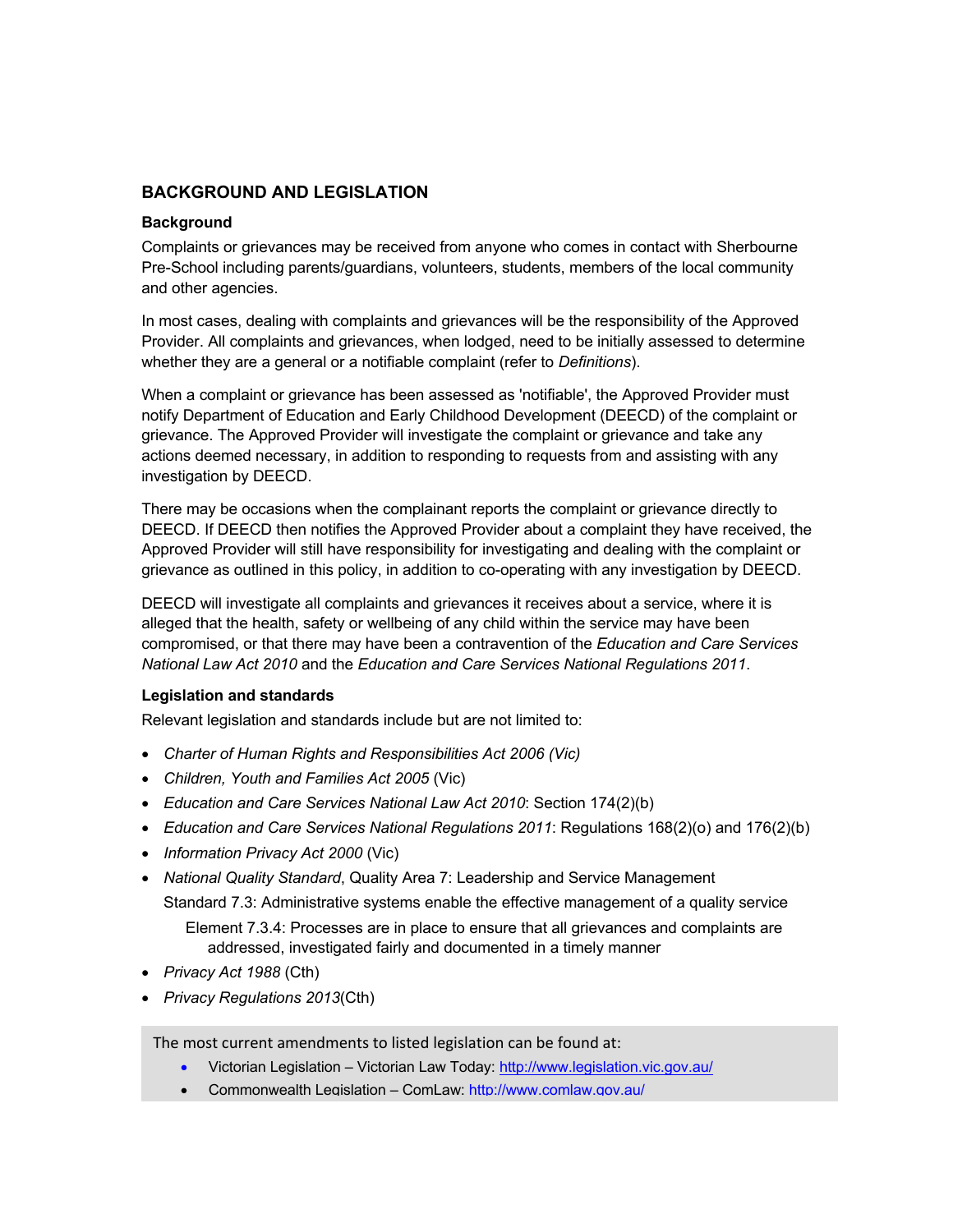### **DEFINITIONS**

The terms defined in this section relate specifically to this policy. For commonly used terms e.g. Approved Provider, Nominated Supervisor, Regulatory Authority etc. refer to the *General Definitions* section of this manual.

**Complaint:** (In relation to this policy) a complaint is defined as an issue of a minor nature that can be resolved promptly or within 24 hours, and does not require a detailed investigation. Complaints include an expression of displeasure, such as poor service, and any verbal or written complaint directly related to the service (including general and notifiable complaints).

Complaints do not include staff, industrial or employment matters, occupational health and safety matters (unless related to the safety of the children) and issues related to the legal business entity, such as the incorporated association or co-operative.

**Complaints and Grievances Register:** (In relation to this policy) records information about complaints and grievances received at the service, together with a record of the outcomes. This register must be kept in a secure file, accessible only to educators and Responsible Persons at the service. The register can provide valuable information to the Approved Provider on meeting the needs of children and families at the service.

**Dispute resolution procedure:** The method used to resolve complaints, disputes or matters of concern through an agreed resolution process.

**General complaint:** A general complaint may address any aspect of the service e.g. a lost clothing item or the service's fees. Services do not have to inform DEECD, but the complaint must be dealt with as soon as is practicable to avoid escalation of the issue.

**Grievance:** A grievance is a formal statement of complaint that cannot be addressed immediately and involves matters of a more serious nature e.g. the service is in breach of a policy or the service did not meet the care expectations of a family.

**Mediator:** A person (neutral party) who attempts to reconcile differences between disputants.

**Mediation:** An attempt to bring about a peaceful settlement or compromise between disputants through the objective intervention of a neutral party.

**Notifiable complaint:** A complaint that alleges a breach of the Act or Regulation, or alleges that the health, safety or wellbeing of a child at the service may have been compromised. Any complaint of this nature must be reported by the Approved Provider to the secretary of DEECD within 24 hours of the complaint being made (Section 174(2)(b), Regulation 176(2)(b)). If the Approved Provider is unsure whether the matter is a notifiable complaint, it is good practice to contact DEECD for confirmation. Written reports to DEECD must include:

- details of the event or incident
- the name of the person who initially made the complaint
- if appropriate, the name of the child concerned and the condition of the child, including a medical or incident report (where relevant)

contact details of a nominated member of the Grievances Subcommittee/investigator any other relevant information.

Written notification of complaints must be submitted using the appropriate forms, which can be found on the ACECQA website: www.acecqa.gov.au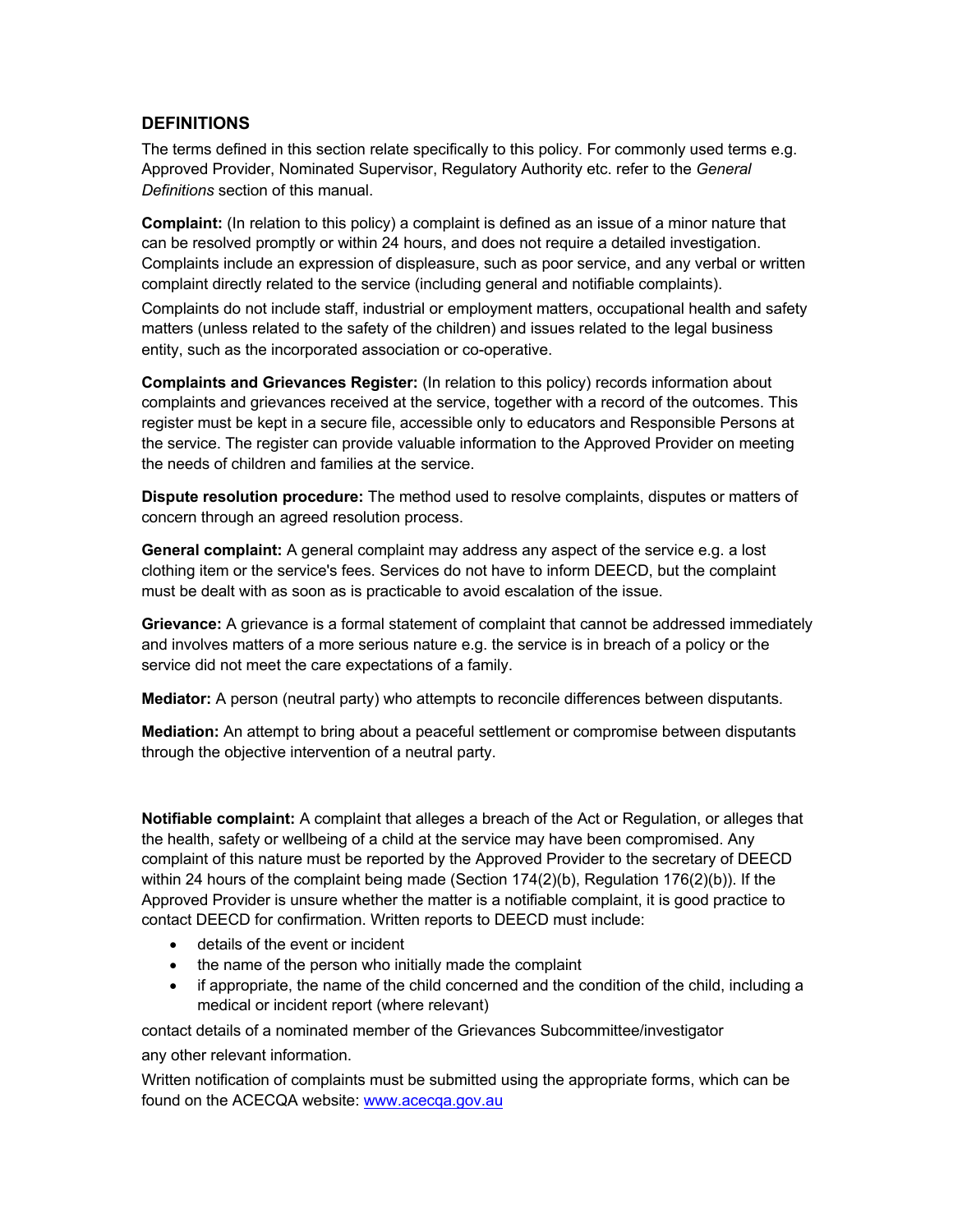**Serious incident:** An incident resulting in the death of a child, or an injury, trauma or illness for which the attention of a registered medical practitioner, emergency services or hospital is sought or should have been sought. This also includes an incident in which a child appears to be missing, cannot be accounted for, is removed from the service in contravention of the Regulations or is mistakenly locked in/out of the service premises (Regulation 12). A serious incident should be documented in an *Incident, Injury, Trauma and Illness Record* (sample form available on the ACECQA website) as soon as possible and within 24 hours of the incident. The Regulatory Authority (DEECD) must be notified within 24 hours of a serious incident occurring at the service (Regulation 176(2)(a)). Records are required to be retained for the periods specified in Regulation 183.

## **SOURCES AND RELATED POLICIES**

### **Sources**

- ACECQA: www.acecqa.gov.au
- Department of Education and Early Childhood Development (DEECD) Regional Office details are available under 'Contact Us' on the DEECD website: www.education.vic.gov.au
- ELAA *Early Childhood Management Manual:* www.elaa.org.au
- *The Kindergarten Guide* (Department of Education and Early Childhood Development) is available under *early childhood / service providers on the DEECD website:* www.education.vic.gov.au

### **Service policies**

- *Code of Conduct Policy*
- *Incident, Injury, Trauma and Illness Policy*
- *Inclusion and Equity Policy*
- *Interactions with Children Policy*
- *Privacy and Confidentiality Policy*
- *Staffing Policy*

## **PROCEDURES**

#### **The Approved Provider is responsible for:**

- being familiar with the *Education and Care Services National Law Act 2010* and the *Education and Care Services National Regulations 2011*, service policies and constitution, and complaints and grievances policy and procedures
- identifying, preventing and addressing potential concerns before they become formal complaints/grievances
- ensuring that the name and telephone number of the Responsible Person (refer to *Staffing Policy*) to whom complaints and grievances may be addressed are displayed prominently at the main entrance of the service (Regulation173(2)b))
- ensuring that the address and telephone number of the Authorised Officer at the DEECD regional office are displayed prominently at the main entrance of the service (Regulation 173(2)(e))
- advising parents/guardians and any other new members of Sherbourne Pre-School of the complaints and grievances policy and procedures upon enrolment
- ensuring that this policy is available for inspection at the service at all times (Regulation 171)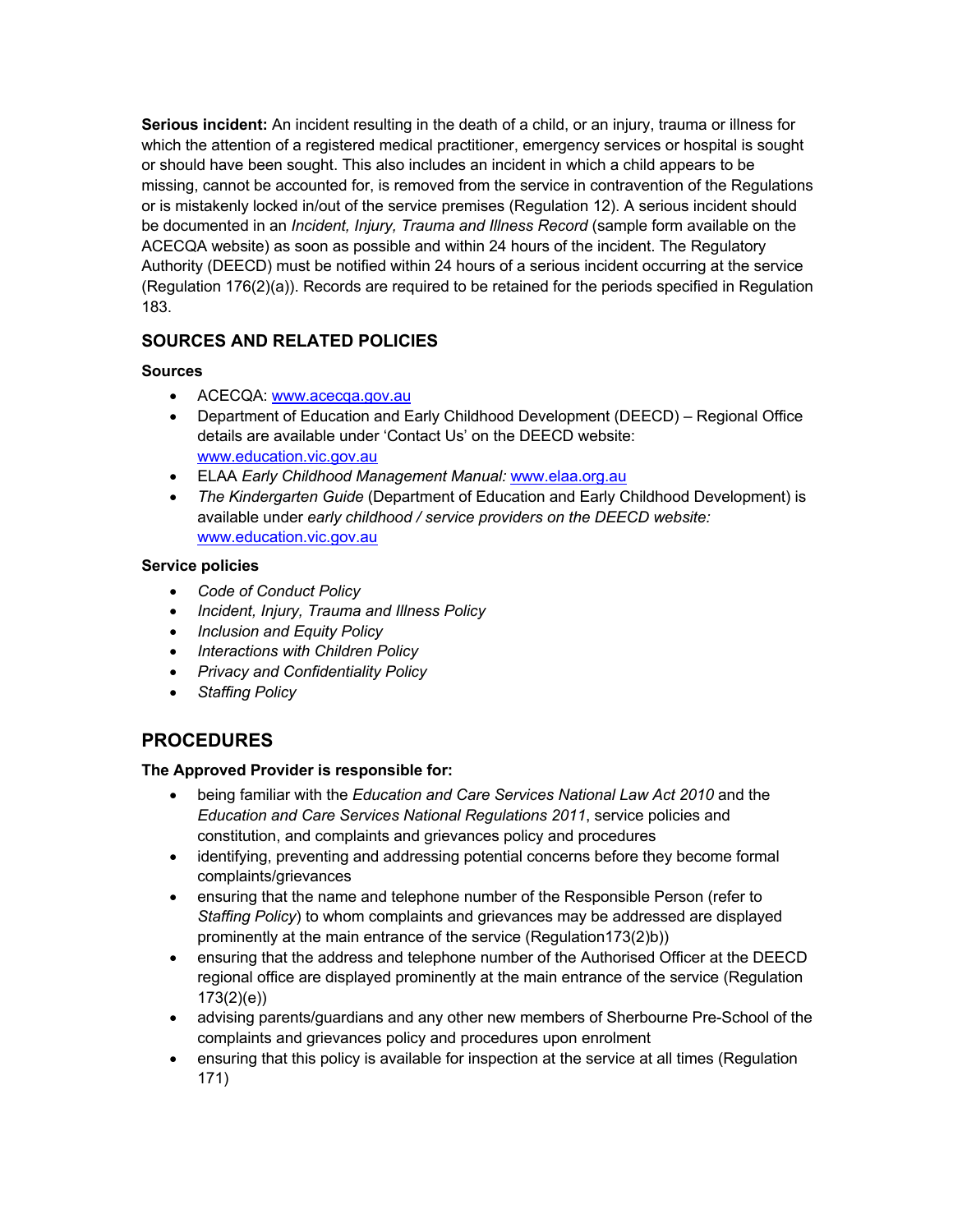- being aware of, and committed to, the principles of communicating and sharing information with service employees, members and volunteers
- responding to all complaints and grievances in the most appropriate manner and at the earliest opportunity
- treating all complainants fairly and equitably
- providing a *Complaints and Grievances Register* (refer to *Definitions*) and ensuring that staff record complaints and grievances along with outcomes
- complying with the service's *Privacy and Confidentiality Policy* and maintaining confidentiality at all times (Regulations 181, 183)
- Appointing an investigator to investigate and resolve grievances (refer to Attachment 1 Sample terms of reference for a Grievances Subcommittee/investigator)
- referring notifiable complaints (refer to *Definitions*), grievances (refer to *Definitions*) or complaints that are unable to be resolved appropriately and in a timely manner to the Grievances Subcommittee/investigator
- informing DEECD in writing within 24 hours of receiving a notifiable complaint (refer to *Definitions*) (Act 174(4), Regulation 176(2)(b))
- receiving recommendations from the Grievances Subcommittee/investigator and taking appropriate action.

#### **The Nominated Supervisor, Certified Supervisors, educators and other staff are responsible for:**

- responding to and resolving issues as they arise where practicable
- maintaining professionalism and integrity at all times
- discussing minor complaints directly with the party involved as a first step towards resolution (the parties are encouraged to discuss the matter professionally and openly work together to achieve a desired outcome)
- informing complainants of the service's *Complaints and Grievances Policy*
- recording all complaints and grievances in the *Complaints and Grievances Register* (refer to *Definitions*)
- notifying the Approved Provider if the complaint escalates and becomes a grievance (refer to *Definitions*), is a notifiable complaint (refer to *Definitions*) or is unable to be resolved appropriately in a timely manner
- providing information as requested by the Approved Provider e.g. written reports relating to the grievance
- complying with the service's *Privacy and Confidentiality Policy* and maintaining confidentiality at all times (Regulations 181, 183)
- working co-operatively with the Approved Provider and DEECD in any investigations related to grievances about Sherbourne Pre-School, it's programs or staff.

#### **Parents/guardians are responsible for:**

- raising a complaint directly with the person involved, in an attempt to resolve the matter without recourse to the complaints and grievances procedures
- communicating (preferably in writing) any concerns relating to the management or operation of the service as soon as is practicable
- raising any unresolved issues or serious concerns directly with the Approved Provider, via the Nominated Supervisor/educator or through the Grievances Subcommittee/investigator
- maintaining complete confidentiality at all times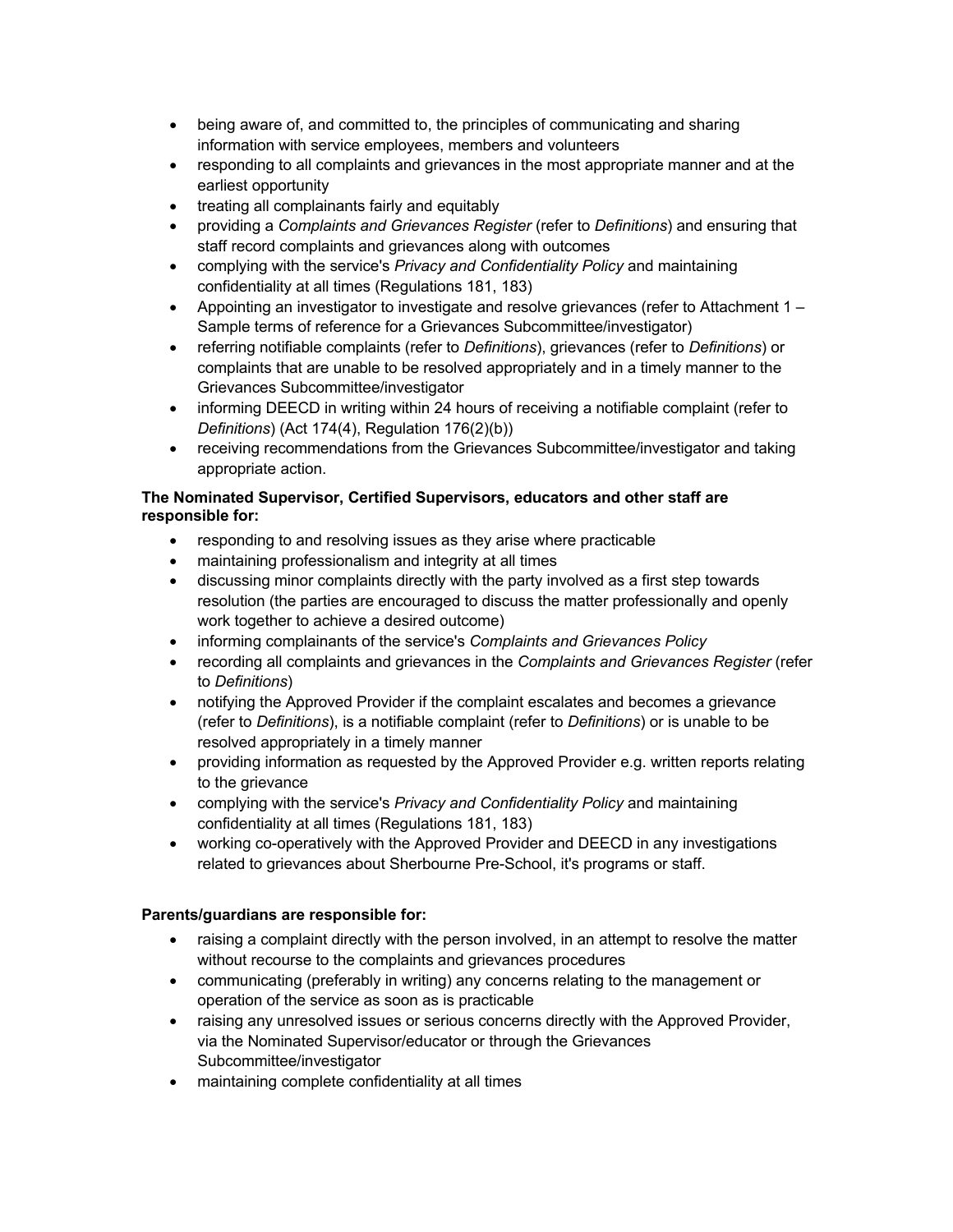• co-operating with requests to meet with the Grievances Subcommittee (executive committee members) and/or provide relevant information when requested in relation to complaints and grievances.

**Volunteers and students, while at the service, are responsible for following this policy and its procedures.**

## **EVALUATION**

- In order to assess whether the values and purposes of the policy have been achieved, the Approved Provider will:
- regularly seek feedback from everyone affected by the policy regarding its effectiveness
- monitor complaints and grievances as recorded in the *Complaints and Grievances Register* to assess whether satisfactory resolutions have been achieved
- review the effectiveness of the policy and procedures to ensure that all complaints have been dealt with in a fair and timely manner
- keep the policy up to date with current legislation, research, policy and best practice
- revise the policy and procedures as part of the service's policy review cycle, or as required
- notify parents/guardians at least 14 days before making any changes to this policy or its procedures.

## **ATTACHMENTS**

Attachment 1: Sample terms of reference for a Grievances Subcommittee/investigator Attachment 2: Dealing with complaints and grievances

## **AUTHORISATION**

This policy was adopted by the Approved Provider of Sherbourne Pre-School on May 2019.

## **REVIEW DATE:** MAY 2022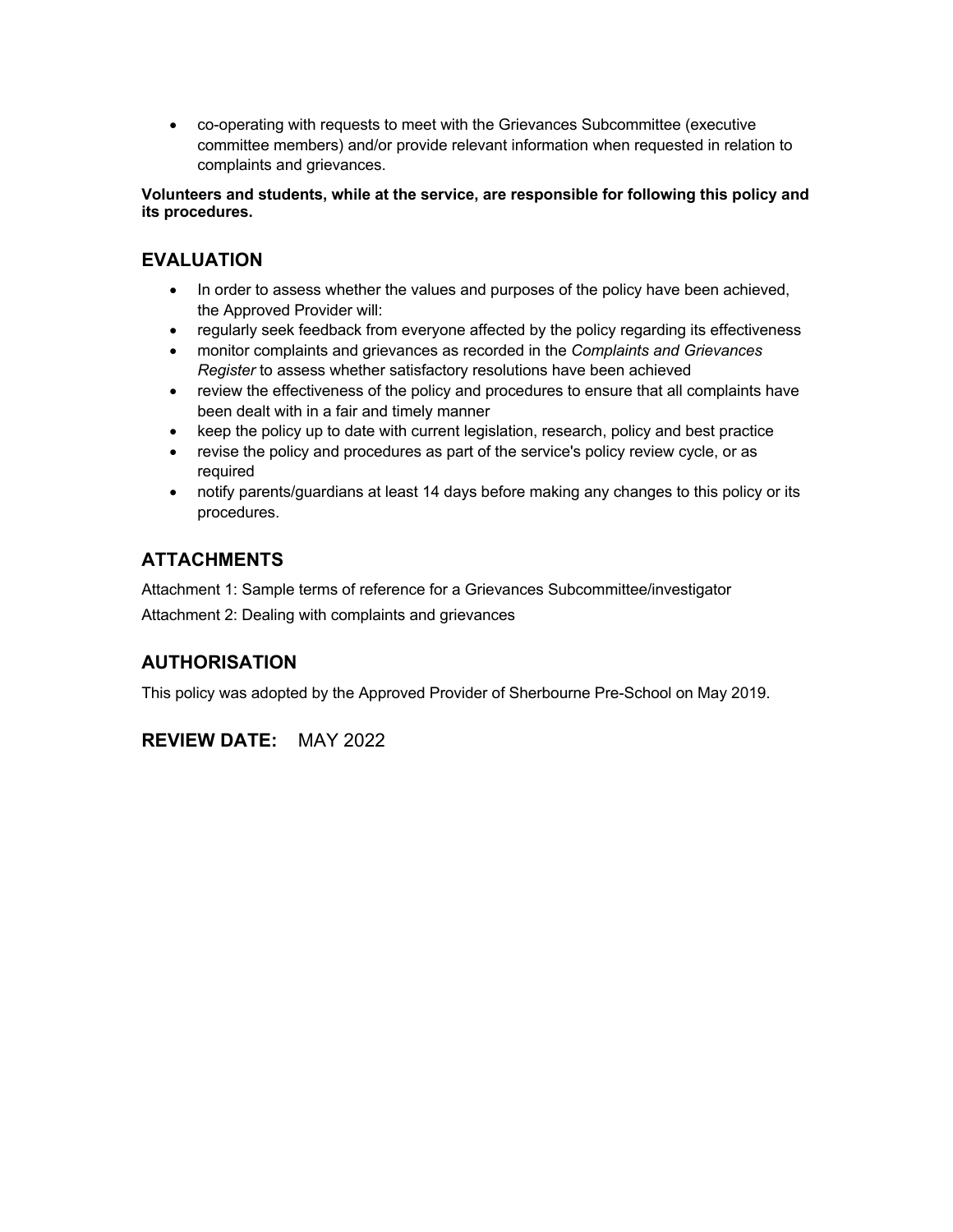# **ATTACHMENT 1 Sample terms of reference for a Grievances Subcommittee/investigator**

### DATE ESTABLISHED: **[Date]**

### **PURPOSE**

An investigator/panel of investigators has been appointed by the Approved Provider of [Service Name] to investigate and resolve grievances lodged with [Service Name].

### **MEMBERSHIP**

The executive committee members are nominated by the Approved Provider, and membership must include a minimum of one Responsible Person (refer to *Definitions*).

[If an investigator or a panel of investigators is appointed]

[Specify the membership.]

### **TIME PERIOD NOMINATED**

The Grievances Subcommittee/investigator shall be appointed for [insert time frame e.g. one year].

#### **MEETING REQUIREMENTS**

The subcommittee convenor/investigator is responsible for organising meetings as soon as is practicable after receiving a complaint or grievance.

#### **DECISION-MAKING AUTHORITY**

The subcommittee/investigator is required to fulfil only those tasks and functions as outlined in these terms of reference.

The Approved Provider may decide to alter the decision-making authority of the subcommittee/investigator at any time.

### **BUDGET ALLOCATION**

All expenditure to be incurred by the subcommittee/investigator must be approved by the Approved Provider. A request in writing must be submitted by the subcommittee/investigator.

### **REPORTING REQUIREMENTS OF THE COMMITTEE**

The subcommittee/investigator is required to keep minutes of all meetings held. These are to be kept in a secure file.

The convenor is required to present a written report to the Approved Provider about the grievance, ensuring that privacy and confidentiality are maintained according to the service's *Privacy and Confidentiality Policy*.

#### **TASKS AND FUNCTIONS OF THE GRIEVANCES SUBCOMMITTEE/INVESTIGATOR**

- Responding to complaints in a timely manner
- Investigating all complaints received in a discreet and responsible manner
- Implementing the procedures outlined in Attachment 2 Dealing with complaints and grievances
- Acting fairly and equitably, and maintaining confidentiality at all times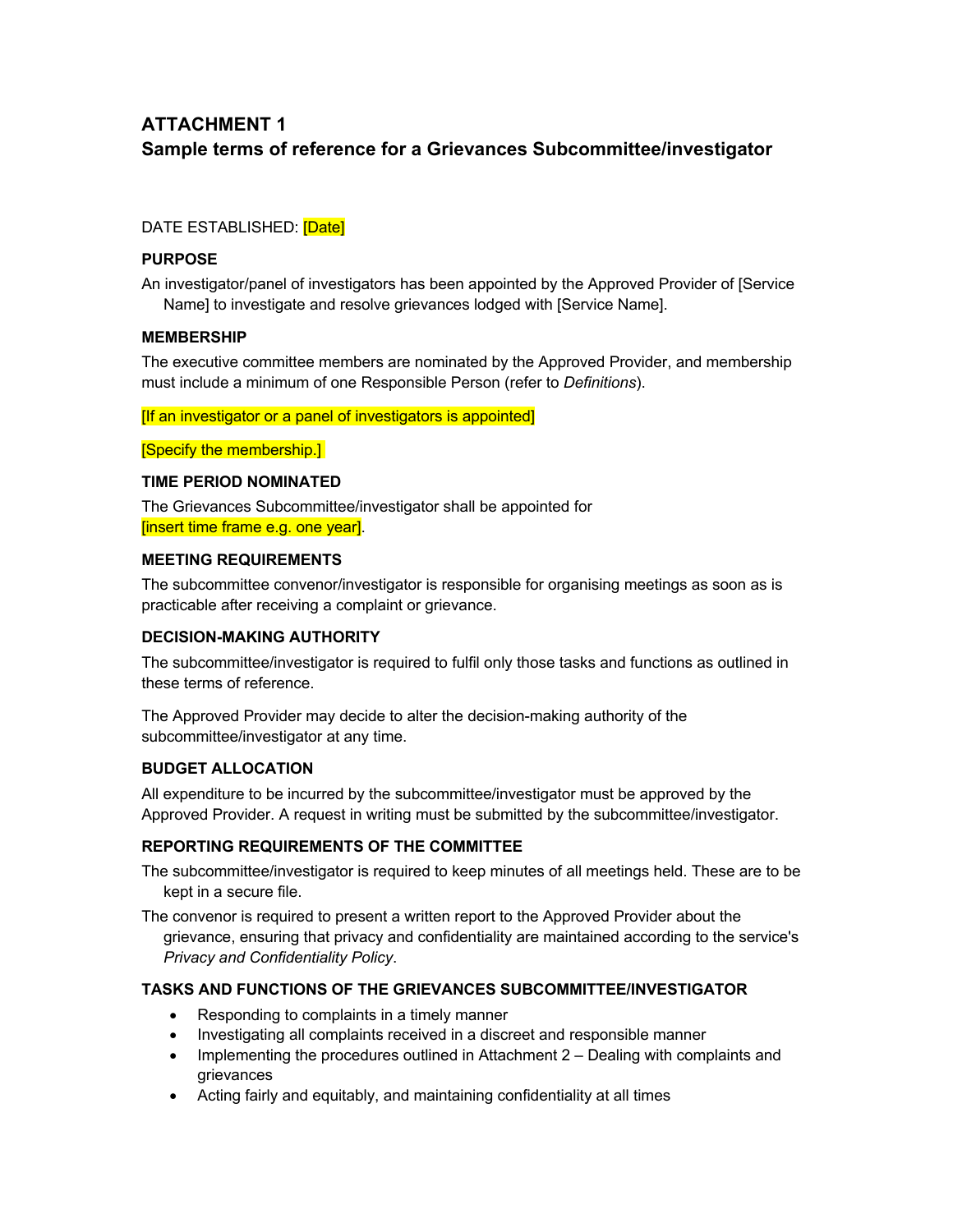- Informing the Approved Provider if a complaint is assessed as notifiable
- Keeping the Approved Provider informed about complaints that have been received and the outcomes of investigations
- Providing the Approved Provider with recommendations for action
- Ensuring decisions are based on the evidence that has been gathered
- Reviewing the terms of reference of the Grievances Subcommittee/investigator at commencement and on completion of their term. Suggestions for alterations are to be presented to and approved by the Approved Provider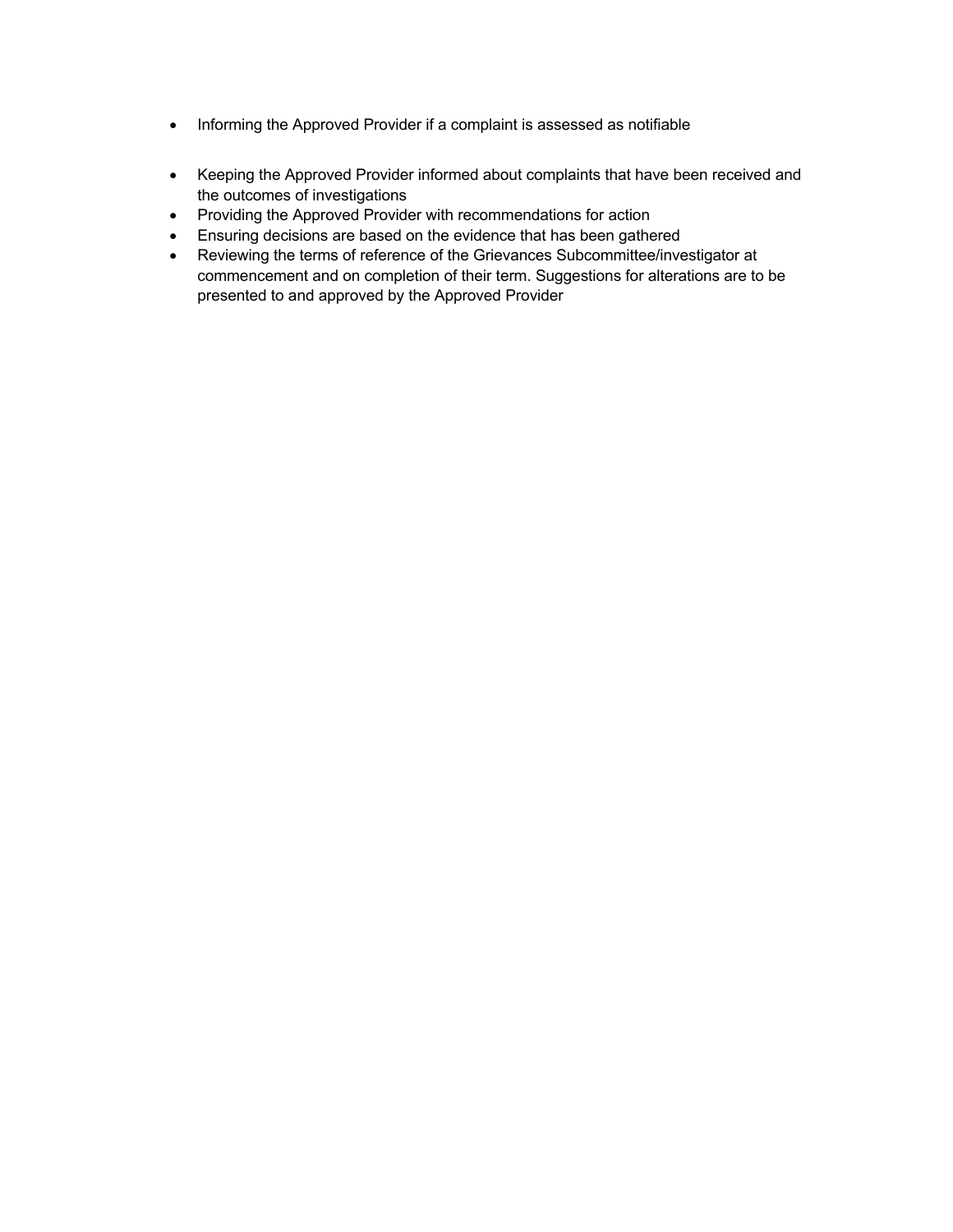# **ATTACHMENT 2 Dealing with complaints and grievances**

#### **DEALING WITH A COMPLAINT**

When a complaint is received, the person to whom the complaint is addressed will:

inform the complainant of the service's *Complaints and Grievances Policy*

- encourage the complainant to resolve the complaint with the person directly, or to submit their complaint in writing
- enter the complaint in the *Complaints and Grievances Register* (refer to *Definitions*) together with the outcome
- comply with the service's *Privacy and Confidentiality Policy* with regard to all meetings/discussions in relation to a complaint

inform the Approved Provider if the complaint escalates and becomes a grievance (refer to *Definitions*), a notifiable complaint (refer to *Definitions*) or is unable to be resolved appropriately in a timely manner.

#### **DEALING WITH A GRIEVANCE**

When a formal complaint or grievance is lodged with the service:

- the staff member receiving the formal complaint or grievance will record all relevant details regarding the grievance in the *Complaints and Grievances Register* (refer to *Definitions*) and immediately inform the Approved Provider
- the Approved Provider must inform the service's Grievances Subcommittee, if there is one, or appoint an investigator(s) to investigate the grievance
- the Grievances Subcommittee/investigator will assess the grievance to determine if it is a notifiable grievance (refer to *Definitions*)
- if the grievance is notifiable, the Approved Provider will be responsible for notifying DEECD. This must be in writing within 24 hours of receiving the complaint (Regulation 176(2)(b))
- the written report to DEECD needs to be submitted using the appropriate forms from ACECQA and will include:
	- details of the event or incident
	- the name of the person who initially made the complaint
	- if appropriate, the name of the child concerned and the condition of the child, including a medical or incident report (where relevant)
	- contact details of a nominated member of the Grievances Subcommittee/investigator any other relevant information
- if the Approved Provider is unsure if the complaint is a notifiable complaint, it is good practice to contact DEECD for confirmation.

#### **GRIEVANCES SUBCOMMITTEE/INVESTIGATOR RESPONSIBILITIES AND PROCEDURES**

In the event of a grievance being lodged, the Grievances Subcommittee/investigator will:

convene as soon as possible to deal with the grievance in a timely manner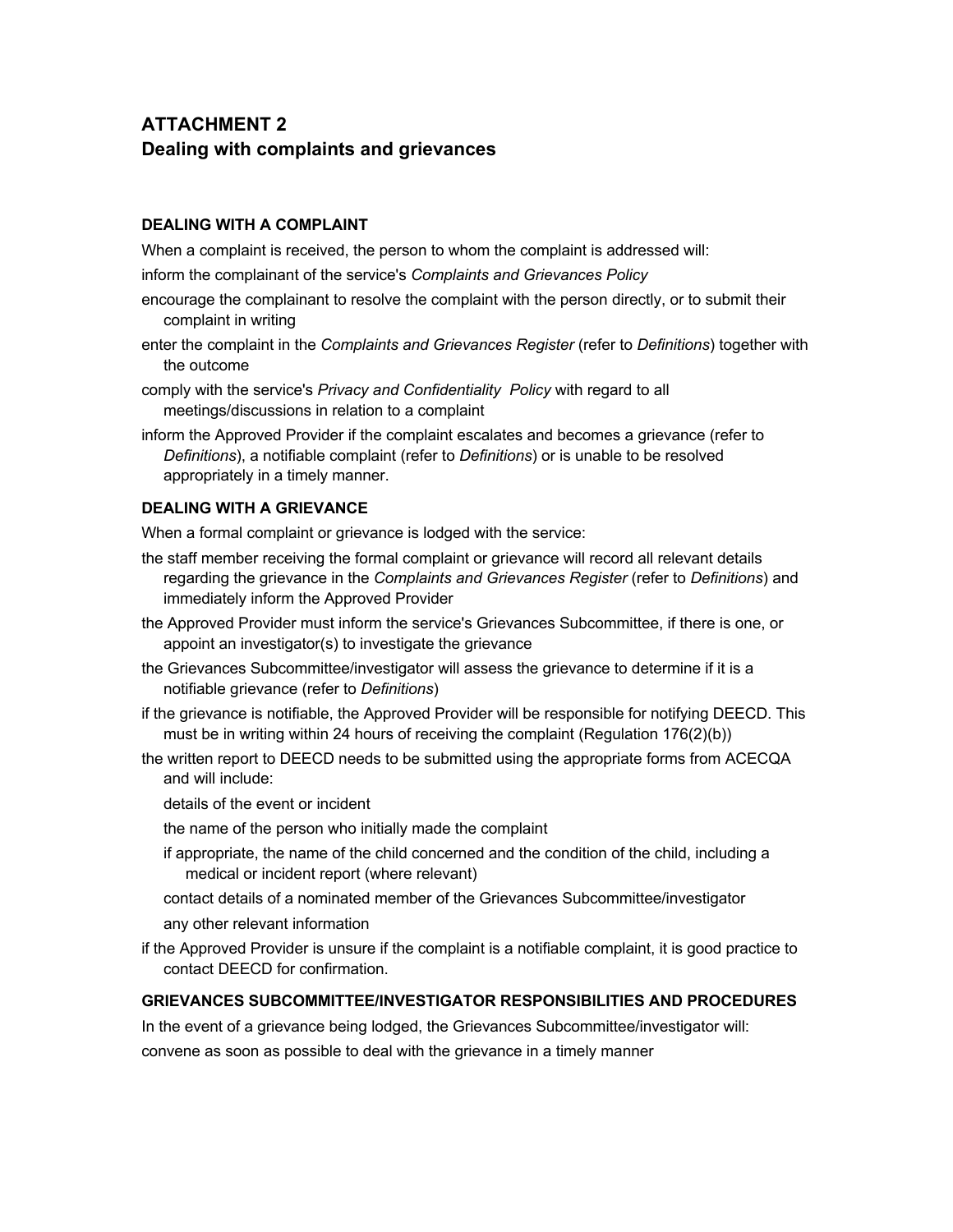disclose any conflict of interest relating to any member of the subcommittee/panel of investigators. Such members must stand aside from the investigation and subsequent processes

consider the nature and the details of the grievance

identify which service policies (if any) the grievance involves

inform the Approved Provider if their involvement is required under any other service policies

- if the grievance is a notifiable complaint (refer to *Definitions*), inform the complainant of the requirements to notify DEECD of the grievance and explain the role that DEECD may take in investigating the complaint
- maintain appropriate records of the information and data collected, including minutes of meetings, incident reports and copies of relevant documentation relating to the grievance
- respect the confidential nature of information relating to the grievance. The Approved Provider and the subcommittee/investigator must handle any grievance in a discreet and professional manner
- store all written information relating to grievances securely and in compliance with the service's *Privacy and Confidentiality Policy*.

#### **INVESTIGATING THE GRIEVANCE AND GATHERING RELEVANT INFORMATION**

When investigating the grievance and gathering relevant information, the Grievances Subcommittee/investigator will:

- meet with individual witnesses, and give right of reply to the person against whom the allegations are made in relation to any accusation or information relating to an alleged incident
- offer the complainant the opportunity of meeting with the subcommittee/investigator to discuss the complaint and provide additional information where relevant
- nominate a subcommittee member to inform the complainant of the procedures for dealing with the grievance if the complainant does not take up the opportunity to attend a meeting

[Note: Delete the previous bullet point if not using a subcommittee]

- document the time, date and detail of meetings/discussions, and follow this up with a letter to the complainant outlining the information discussed
- be available to meet with DEECD staff, if required, and provide additional information as requested
- review relevant information and documents
- obtain any other relevant information or documentation that will assist in resolving the grievance
- seek advice, where appropriate, from individuals and organisations that may be able to assist in resolving the grievance (any cost in seeking advice will require prior approval by the Approved Provider).

#### **FOLLOWING THE INVESTIGATION**

Once the investigation of the grievance is complete, the Grievances Subcommittee/investigator will:

endeavour to resolve the grievance by mutual agreement of the parties involved

- meet to discuss the information gathered and determine further action, including generating recommendations to be presented to the Approved Provider
- ensure that any recommendations or actions are in accordance with relevant legislation and funding requirements including, but not limited to: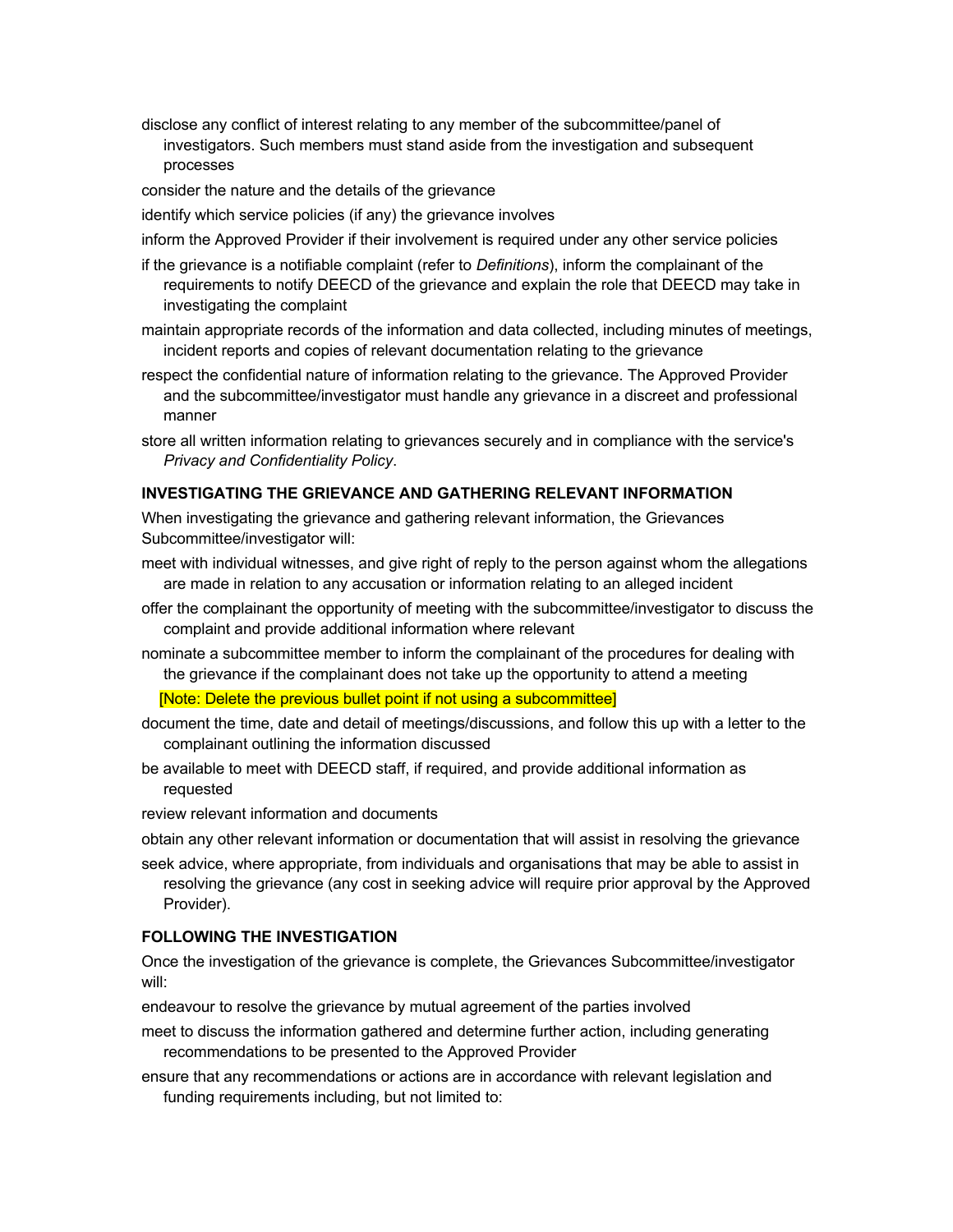*Education and Care Services National Law Act 2010*

*Education and Care Services National Regulations 2011*

- *The Kindergarten Guide* (refer to Sources)report outcomes that may include relevant information gained in investigations and consultations to the Approved Provider and, where required, provide any recommendations for consideration by the Approved Provider
- inform the Approved Provider on the involvement of DEECD and the outcomes of any investigation by DEECD. The Approved Provider will review the report and any subcommittee/investigator recommendations and will be responsible for making decisions on the action to be taken (if any), including relevant review mechanisms
- advise the complainant and other relevant parties of any decisions made by the Approved Provider in relation to the grievance
- follow up to ensure the parties involved are satisfied with the outcome and monitor progress on any actions taken by the Approved Provider.

### **Purpose**

To ensure that all complaints are treated seriously by Sherbourne Preschool staff, that families are aware of how complaints can be made and to ensure that complaints received are responded to and resolved in a consistent manner.

### **Scope**

Complaints can provide opportunity to identify areas which need improvement and to build strong relationships with families by responding to their concerns.

### **Application**

All staff and families accessing the Sherbourne Preschool Children's Centres.

### **Definitions**

Complaint: (In relation to this policy) a complaint is defined as an issue of a minor nature that can be resolved promptly or within 24 hours, and does not require a detailed investigation. Complaints include an expression of displeasure, such as poor service, and any verbal or written complaint directly related to the service (including general and notifiable complaints).

Complaints do not include staff, industrial or employment matters, occupational health and safety matters (unless related to the safety of the children) and issues related to the legal business entity, such as the incorporated association or co-operative.

Complaints and Grievances Register: (In relation to this policy) records information about complaints and grievances received at the service, together with a record of the outcomes. This register must be kept in a secure file, accessible only to educators and Responsible Persons at the service. The register can provide valuable information to the Approved Provider on meeting the needs of children and families at the service.

**Dispute resolution procedure**: The method used to resolve complaints, disputes or matters of concern through an agreed resolution process.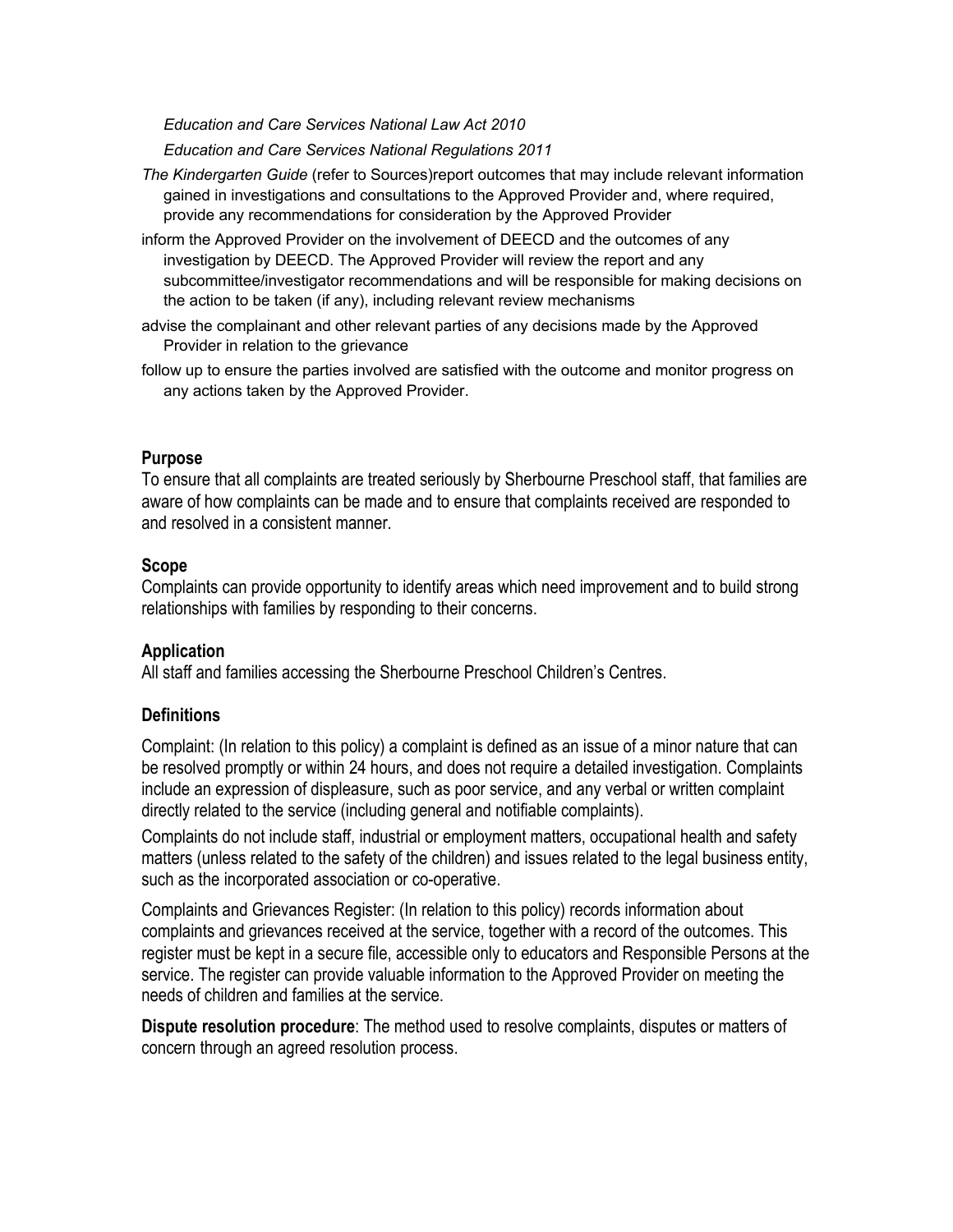**General complaint:** A general complaint may address any aspect of the service e.g. a lost clothing item or the service's fees. Services do not have to inform DEECD, but the complaint must be dealt with as soon as is practicable to avoid escalation of the issue.

**Grievance:** A grievance is a formal statement of complaint that cannot be addressed immediately and involves matters of a more serious nature e.g. the service is in breach of a policy or the service did not meet the care expectations of a family.

**Mediator:** A person who mediates, especially one who reconciles differences between disputants.

**Mediation:** An attempt to bring about a peaceful settlement or compromise between disputants through the objective intervention of a neutral party.

**Notifiable complaint:** A complaint that alleges a breach of the Act or Regulation, or alleges that the health, safety or wellbeing of a child at the service may have been compromised. Any complaint of this nature must be reported by the Approved Provider to the secretary of DEECD within 24 hours of the complaint being made (Section 174(2)(b), Regulation 176(2)(b)). If the Approved Provider is unsure whether the matter is a notifiable complaint, it is good practice to contact DEECD for confirmation.

**Serious incident:** An incident resulting in the death of a child, or an injury, trauma or illness for which the attention of a registered medical practitioner, emergency services or hospital is sought or should have been sought. This also includes an incident in which a child appears to be missing, cannot be accounted for, is removed from the service in contravention of the Regulations or is mistakenly locked in/out of the service premises (Regulation 12). A serious incident should be documented in an Incident, Injury, Trauma and Illness Record (sample form available on the ACECQA website) as soon as possible and within 24 hours of the incident. The Regulatory Authority (DEECD) must be notified within 24 hours of a serious incident occurring at the service (Regulation 176(2)(a)). Records are required to be retained for the periods specified in Regulation 183.

## **Policy statement**

- Each complaint will be assessed to determine its nature and seriousness.
- The centre coordinator will determine a course of action, whether an investigation is warranted, and will delegate a responsible officer to manage this process.
- The Nominated Supervisor in consultation with the Committee of Management will determine the parameters of the investigation.
- An investigation plan will be developed and implemented by the appropriate officer.
- The responsible officer will ensure that information regarding the investigation is communicated to the complainant in an appropriate manner.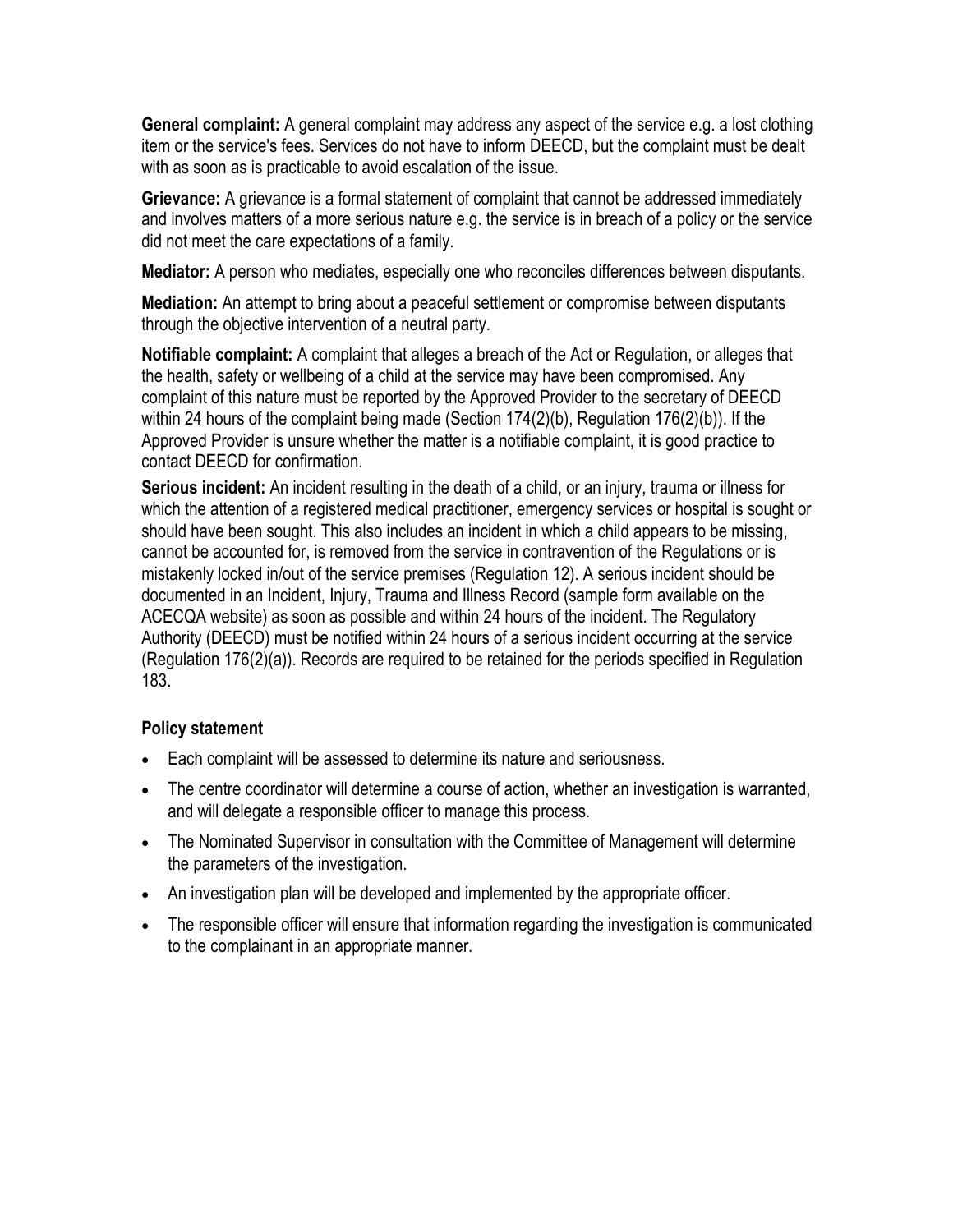## **Our responsibilities**

### **The Committee of Management is responsible for:**

- being familiar with the *Education and Care Services National Law Act 2010* and the *Education and Care Services National Regulations 2011*, service policies and constitution, and complaints and grievances policy and procedures
- identifying, preventing and addressing potential concerns before they become formal complaints/grievances
- ensuring that the name and telephone number of the Responsible Person to whom complaints and grievances may be addressed are displayed prominently at the main entrance of the service
- ensuring that the address and telephone number of the Authorised Officer at the DEECD regional office are displayed prominently at the main entrance of the service
- advising parents/guardians and any other new members of Sherbourne Preschool of the complaints and grievances policy and procedures upon enrolment
- ensuring that this policy is available for inspection at the service at all times
- being aware of, and committed to, the principles of communicating and sharing information with service employees, members and volunteers
- responding to all complaints and grievances in the most appropriate manner and at the earliest opportunity
- treating all complainants fairly and equitably
- providing a *Complaints and Grievances Register* (and ensuring that staff record complaints and grievances along with outcomes
- establishing a Grievances Subcommittee or appointing an investigator to investigate and resolve grievances
- referring notifiable complaints grievances or complaints that are unable to be resolved appropriately and in a timely manner to the Grievances Subcommittee/investigator
- informing DEECD in writing within 24 hours of receiving a notifiable complaint
- receiving recommendations from the Grievances Subcommittee/investigator and taking appropriate action.

### **The Nominated Supervisor and Staff are responsible for:**

responding to and resolving issues as they arise where practicable

maintaining professionalism and integrity at all times

discussing minor complaints directly with the party involved as a first step towards resolution (the parties are encouraged to discuss the matter professionally and openly work together to achieve a desired outcome)

informing complainants of the service's Complaints and Grievances Policy

recording all complaints and grievances in the Complaints and Grievances Register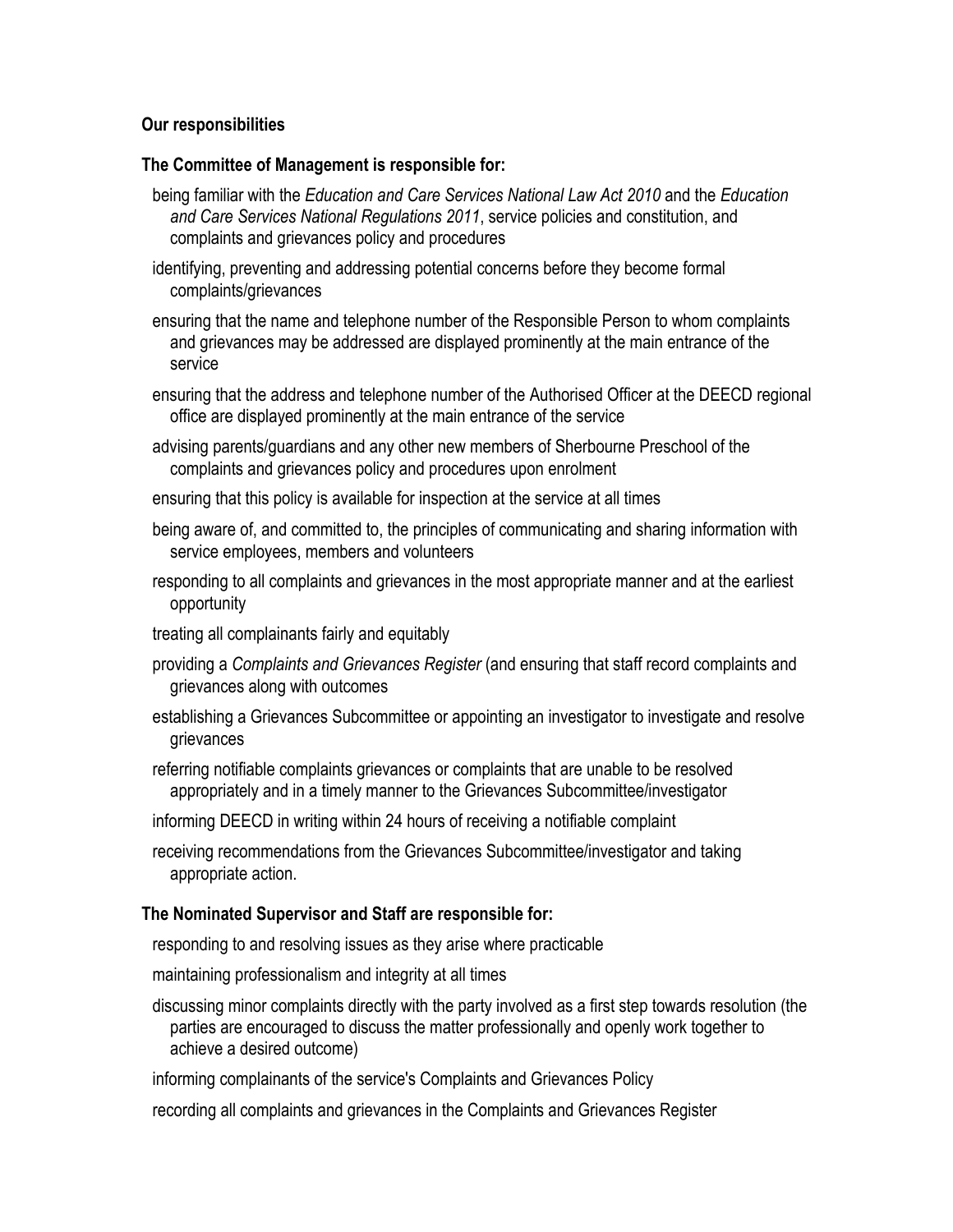- notifying the Committee of Management if the complaint escalates and becomes a grievance (refer to Definitions), is a notifiable complaint (refer to Definitions) or is unable to be resolved appropriately in a timely manner
- providing information as requested by the Committee of management e.g. written reports relating to the grievance
- complying with the service's Privacy and Confidentiality Policy and maintaining confidentiality at all times (Regulations 181, 183)
- working co-operatively with the Committee of Management and DEECD in any investigations related to grievances about Sherbourne Preschool, it's programs or staff

## **Family responsibilities**

Families have a responsibility to ensure that:

- they raise a complaint directly with the person involved, in an attempt to resolve the matter without recourse to the complaints and grievances procedures
- communicate (preferably in writing) any concerns relating to the management or operation of the service as soon as is practicable

They allow for the complaint to be investigated and a response to be provided.

## **Attachments**

Attachment 1: Sample terms of reference for a Grievances Subcommittee/investigator Attachment 2: Dealing with complaints and grievances

#### **Source**

National Quality Standard 2011 Education and Care Services National Regulations 2011 Early Years Learning Framework Victorian Early Years Learning and Development Framework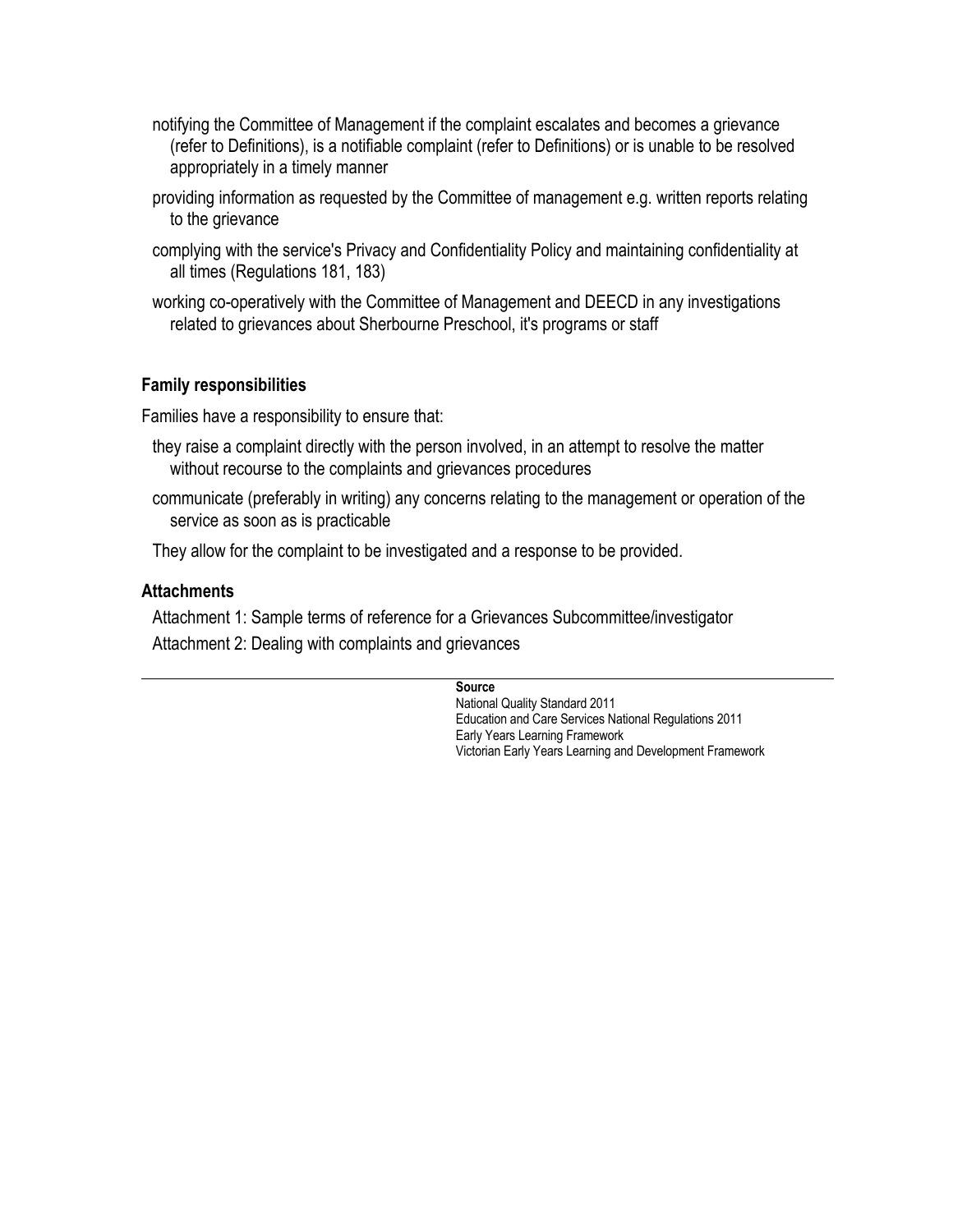# **ATTACHMENT 1 Sample terms of reference for a Grievances Subcommittee/investigator**

## DATE ESTABLISHED: [Date]

## **Purpose**

An investigator/panel of investigators has been appointed by the Approved Provider of Sherbourne Preschool to investigate and resolve grievances lodged with Sherbourne Preschool

## **Membership**

TBA

## **Time period nominated**

The Grievances Subcommittee/investigator shall be appointed for \_\_\_\_\_\_\_\_\_\_\_\_\_\_\_\_

## **Meeting requirements**

The subcommittee convenor/investigator is responsible for organising meetings as soon as is practicable after receiving a complaint or grievance.

## **Decision-making authority**

The subcommittee/investigator is required to fulfil only those tasks and functions as outlined in these terms of reference.

The Approved Provider may decide to alter the decision-making authority of the subcommittee/investigator at any time.

## **Reporting requirements of the committee**

The subcommittee/investigator is required to keep minutes of all meetings held. These are to be kept in a secure file.

The convenor is required to present a written report to the Approved Provider about the grievance, ensuring that privacy and confidentiality are maintained according to the service's *Privacy and Confidentiality Policy*.

## **Tasks and functions of the Grievances Subcommittee/investigator**

Responding to complaints in a timely manner

Investigating all complaints received in a discreet and responsible manner

Implementing the procedures outlined in Attachment 2 – Dealing with complaints and grievances

15

Acting fairly and equitably, and maintaining confidentiality at all times

Informing the Approved Provider if a complaint is assessed as notifiable

Developed and endorsed by the Committee of Management and Staff of Sherbourne Preschool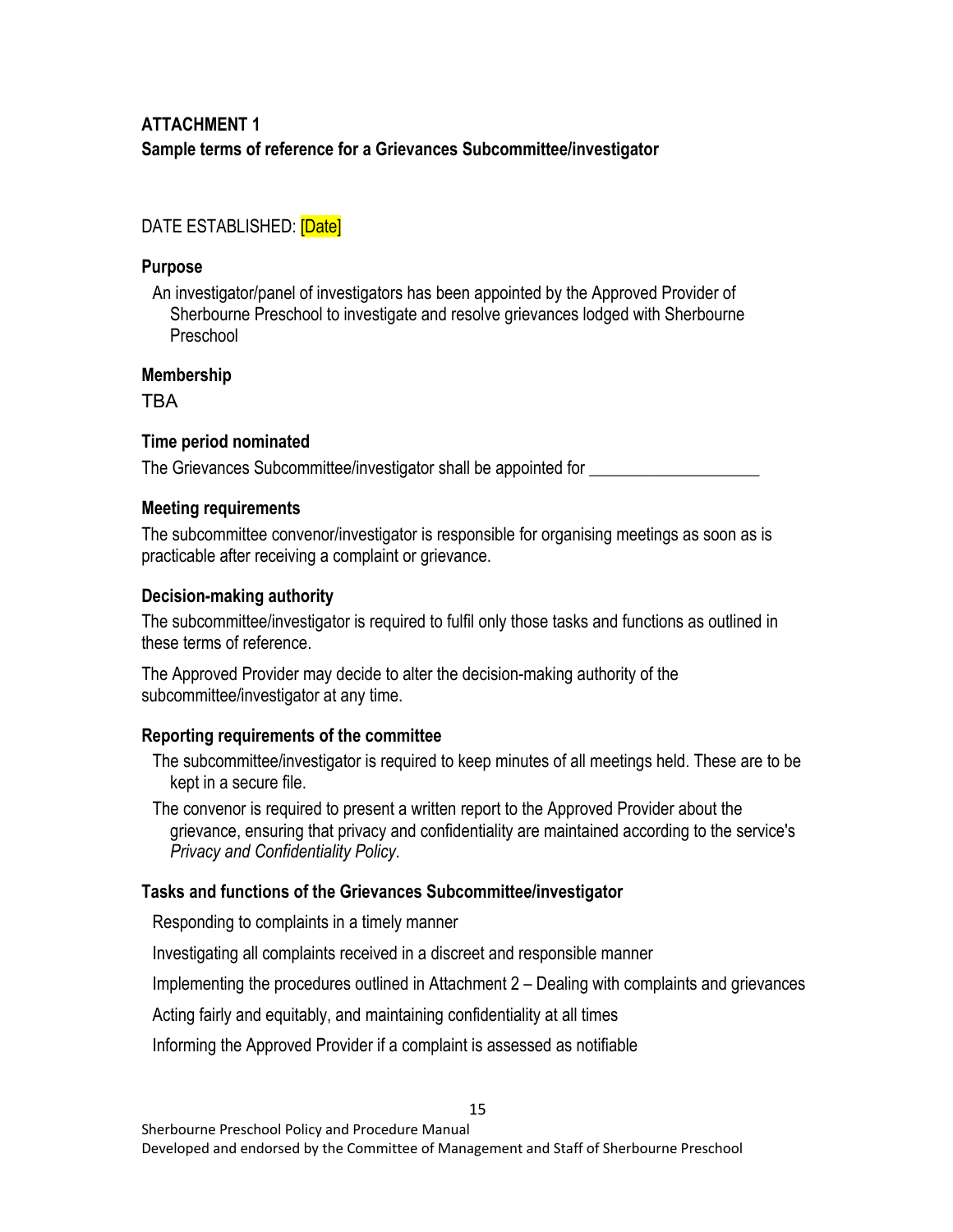Keeping the Approved Provider informed about complaints that have been received and the outcomes of investigations

Providing the Approved Provider with recommendations for action

Ensuring decisions are based on the evidence that has been gathered

Reviewing the terms of reference of the Grievances Subcommittee/investigator at commencement and on completion of their term. Suggestions for alterations are to be presented to and approved by the Approved Provider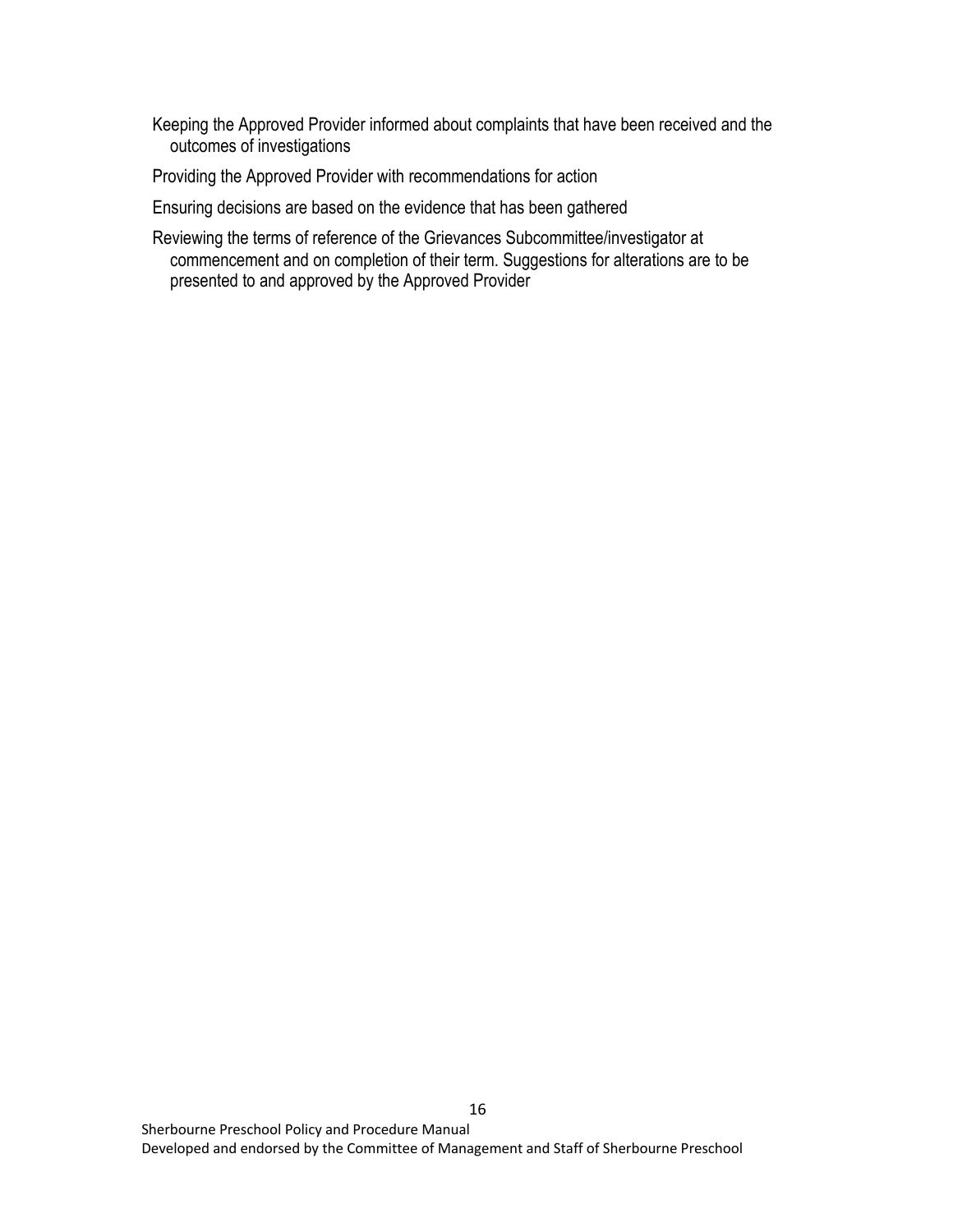## **ATTACHMENT 2 Dealing with complaints and grievances**

## **Dealing with a complaint**

When a complaint is received, the person to whom the complaint is addressed will:

- inform the complainant of the service's *Complaints and Grievances Policy*
- encourage the complainant to resolve the complaint with the person directly, or to submit their complaint in writing
- enter the complaint in the *Complaints and Grievances Register* (refer to *Definitions*) together with the outcome
- comply with the service's *Privacy and Confidentiality Policy* with regard to all meetings/discussions in relation to a complaint
- inform the Approved Provider if the complaint escalates and becomes a grievance (refer to *Definitions*), a notifiable complaint (refer to *Definitions*) or is unable to be resolved appropriately in a timely manner.

## **Dealing with a grievance**

When a formal complaint or grievance is lodged with the service:

- the staff member receiving the formal complaint or grievance will record all relevant details regarding the grievance in the *Complaints and Grievances Register* (refer to *Definitions*) and immediately inform the Approved Provider
- the Approved Provider must inform the service's Grievances Subcommittee, if there is one, or appoint an investigator(s) to investigate the grievance
- the Grievances Subcommittee/investigator will assess the grievance to determine if it is a notifiable grievance (refer to *Definitions*)
- if the grievance is notifiable, the Approved Provider will be responsible for notifying DEECD. This must be in writing within 24 hours of receiving the complaint (Regulation 176(2)(b))
- the written report to DEECD needs to be submitted using the appropriate forms from ACECQA and will include:
- details of the event or incident
- the name of the person who initially made the complaint
- if appropriate, the name of the child concerned and the condition of the child, including a medical or incident report (where relevant)
- contact details of a nominated member of the Grievances Subcommittee/investigator
- any other relevant information
- if the Approved Provider is unsure if the complaint is a notifiable complaint, it is good practice to contact DEECD for confirmation.

Sherbourne Preschool Policy and Procedure Manual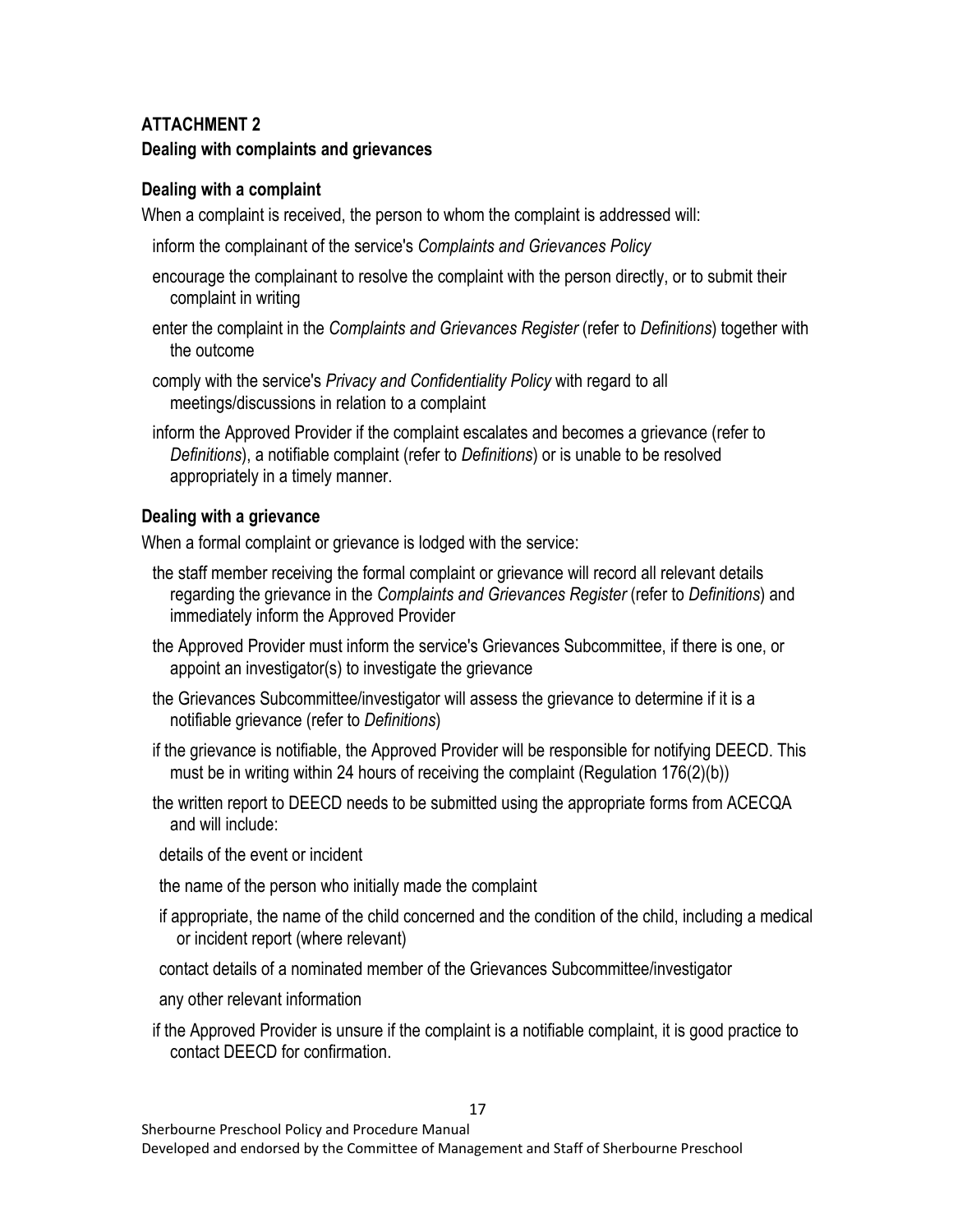## **Grievances Subcommittee/investigator responsibilities and procedures**

In the event of a grievance being lodged, the Grievances Subcommittee/investigator will:

- convene as soon as possible to deal with the grievance in a timely manner
- disclose any conflict of interest relating to any member of the subcommittee/panel of investigators. Such members must stand aside from the investigation and subsequent processes
- consider the nature and the details of the grievance
- identify which service policies (if any) the grievance involves
- inform the Approved Provider if their involvement is required under any other service policies
- if the grievance is a notifiable complaint (refer to *Definitions*), inform the complainant of the requirements to notify DEECD of the grievance and explain the role that DEECD may take in investigating the complaint
- maintain appropriate records of the information and data collected, including minutes of meetings, incident reports and copies of relevant documentation relating to the grievance
- respect the confidential nature of information relating to the grievance. The Approved Provider and the subcommittee/investigator must handle any grievance in a discreet and professional manner
- store all written information relating to grievances securely and in compliance with the service's *Privacy and Confidentiality Policy*.

## **Investigating the grievance and gathering relevant information**

When investigating the grievance and gathering relevant information, the Grievances Subcommittee/investigator will:

- meet with individual witnesses, and give right of reply to the person against whom the allegations are made in relation to any accusation or information relating to an alleged incident
- offer the complainant the opportunity of meeting with the subcommittee/investigator to discuss the complaint and provide additional information where relevant
- document the time, date and detail of meetings/discussions, and follow this up with a letter to the complainant outlining the information discussed
- be available to meet with DEECD staff, if required, and provide additional information as requested
- review relevant information and documents
- obtain any other relevant information or documentation that will assist in resolving the grievance
- seek advice, where appropriate, from individuals and organisations that may be able to assist in resolving the grievance (any cost in seeking advice will require prior approval by the Approved Provider).